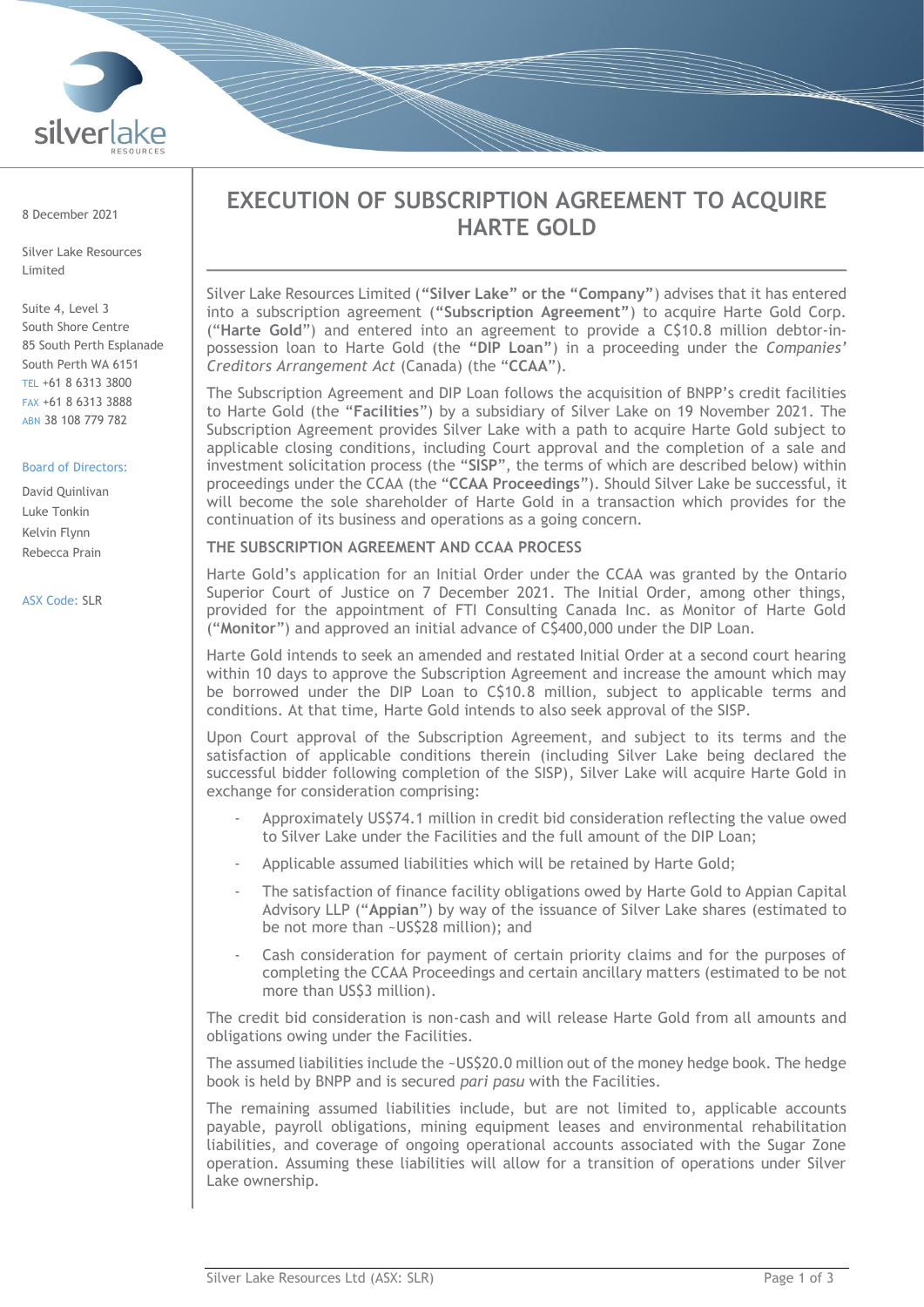

Pursuant to the Subscription Agreement, Silver Lake will issue Silver Lake ordinary shares to Appian, as consideration in exchange for the discharging of all amounts and obligations owing to Appian under the subordinated finance facility agreement dated 28 August 2020 ("Appian Facility"). Under the Subscription Agreement, Silver Lake will provide a "make whole" provision (subject to certain conditions) payable in cash to Appian, in certain circumstances where Appian disposes of all of the shares issued as consideration within 90 days of their issue.

The Subscription Agreement provides no recovery for other stakeholders, including holders of of existing equity interests in the Company.

## **SALE AND INVESTMENT SOLICITATION PROCESS (SISP)**

The Subscription Agreement contemplates that the Monitor will conduct the SISP, whereby Harte Gold and its assets will be marketed for sale and recapitalisation opportunities. If the Court approves the Subscription Agreement and SISP, the SISP is expected to take approximately 6 weeks. Should one or more qualified competing proposals emerge under the SISP procedures, Harte Gold in consultation with the Monitor will conduct an auction to determine the successful bid. The transaction as outlined in the Subscription Agreement is deemed to be a qualified bid and should any competing proposal emerge Silver Lake will be deemed to be a qualified bidder and has the right to participate in the auction.

## **DEBTOR IN POSSESION LOAN SUMMARY (DIP)**

In order for Harte Gold to maintain the liquidity required to continue the operations of the Sugar Zone Mine until closing of a transaction, a Silver Lake subsidiary (the "**DIP Lender**") has entered into the DIP Loan agreement to provide Harte Gold a super-priority non-revolving multiple draw credit facility in an amount of C\$10.8 million.

Under the terms of the DIP Loan, Harte Gold must only use such funds solely in accordance with an agreed detailed cash flow forecast to fund ordinary course working capital and to fund the CCAA Proceedings.

Harte Gold's obligations under the DIP Loan are secured by a Court-ordered priority charge in favour of the DIP Lender over all present and after-acquired assets, property and undertakings of Harte Gold.

### **TIMETABLE AND NEXT STEPS**

If Silver Lake is successful in acquiring Harte Gold through the proposed Subscription Agreement and associated SISP and CCAA process, completion in expected in late January 2022.

Silver Lake will provide its shareholders and stakeholders with more information on its strategy for the Sugar Zone and associated land package should it be successful in acquiring Harte Gold through the CCAA process.

## **ABOUT HARTE GOLD**

Harte Gold is a TSX-listed gold mining company which owns and operates the Sugar Zone mine in Ontario, Canada, with an associated 81,287 hectare land package. Further information in relation to Harte Gold and the Sugar Zone Mine can be found on Harte Gold's website [www.hartegold.com.](http://www.hartegold.com/)

## **ADVISORS**

Silver Lake was advised by RBC Capital Markets as financial adviser and Osler, Hoskin & Harcourt LLP as legal adviser.